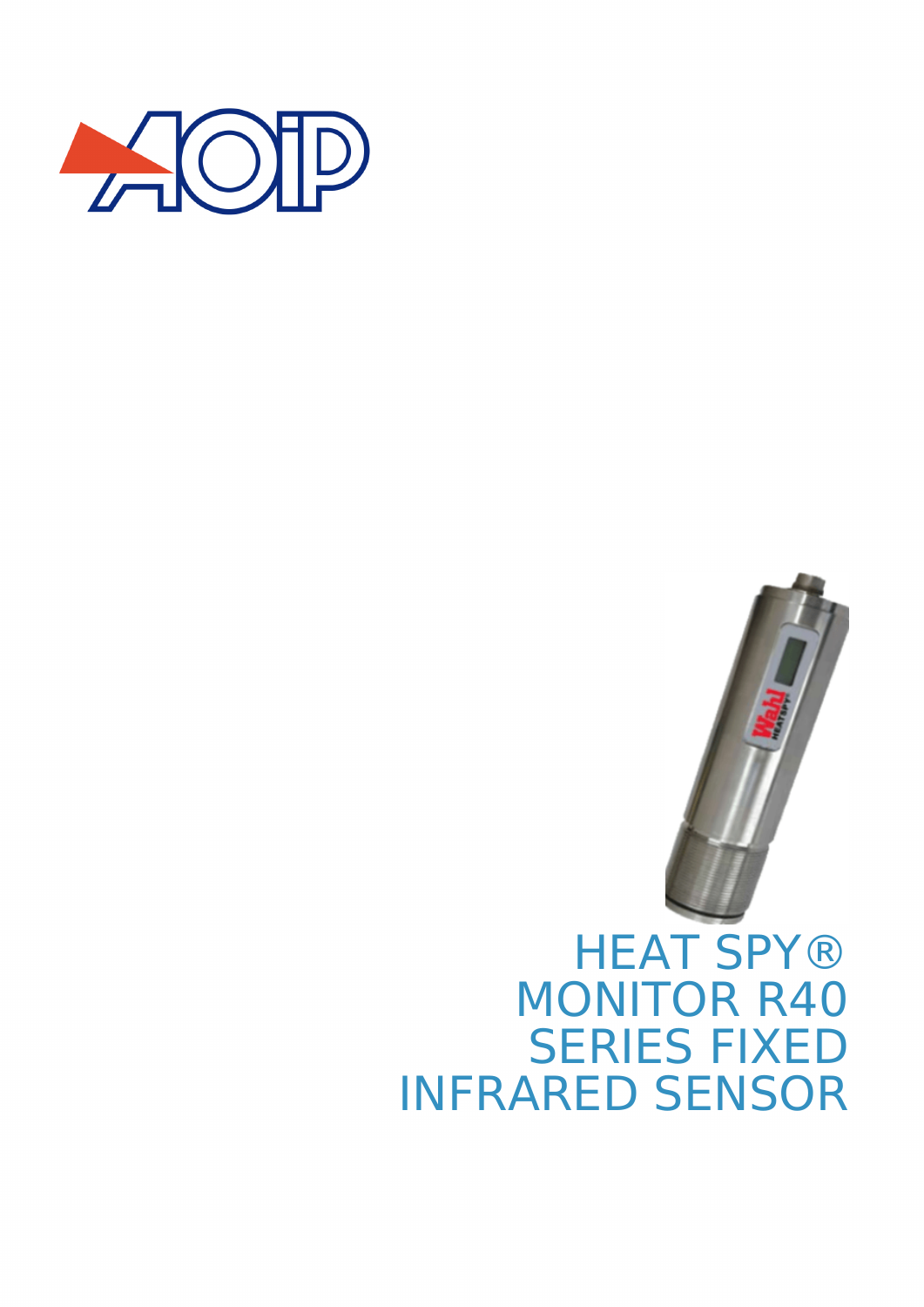



**. Back-lit 5-Digit LCD display with 4-Key Pad for convenient on-site viewing and setting.**

**. 12-Pin connection cable for simultaneous analog/digital input and output. • . 0-20 or 4-20 mA Linear Current Loop, sub-range programmable, user selectable.** 

**• RS485 for networking, up to 32 sensors.** 

**• Relay for alarm and PLC control, user programmable.**

 **• External Input for reset and parameter adjusting of AVG, PEAK HOLD and VALLEY HOLD.**

**. Built-in Laser to simplify alignment operation. (Not available on Models P3 or F4)**

**. Programmable for OEM applications through RS485 for remote setup and monitoring.**

**. Optional non-contact Thermocouple Type IR tube with extremely long life is available as an alternative to traditional contact thermocouples**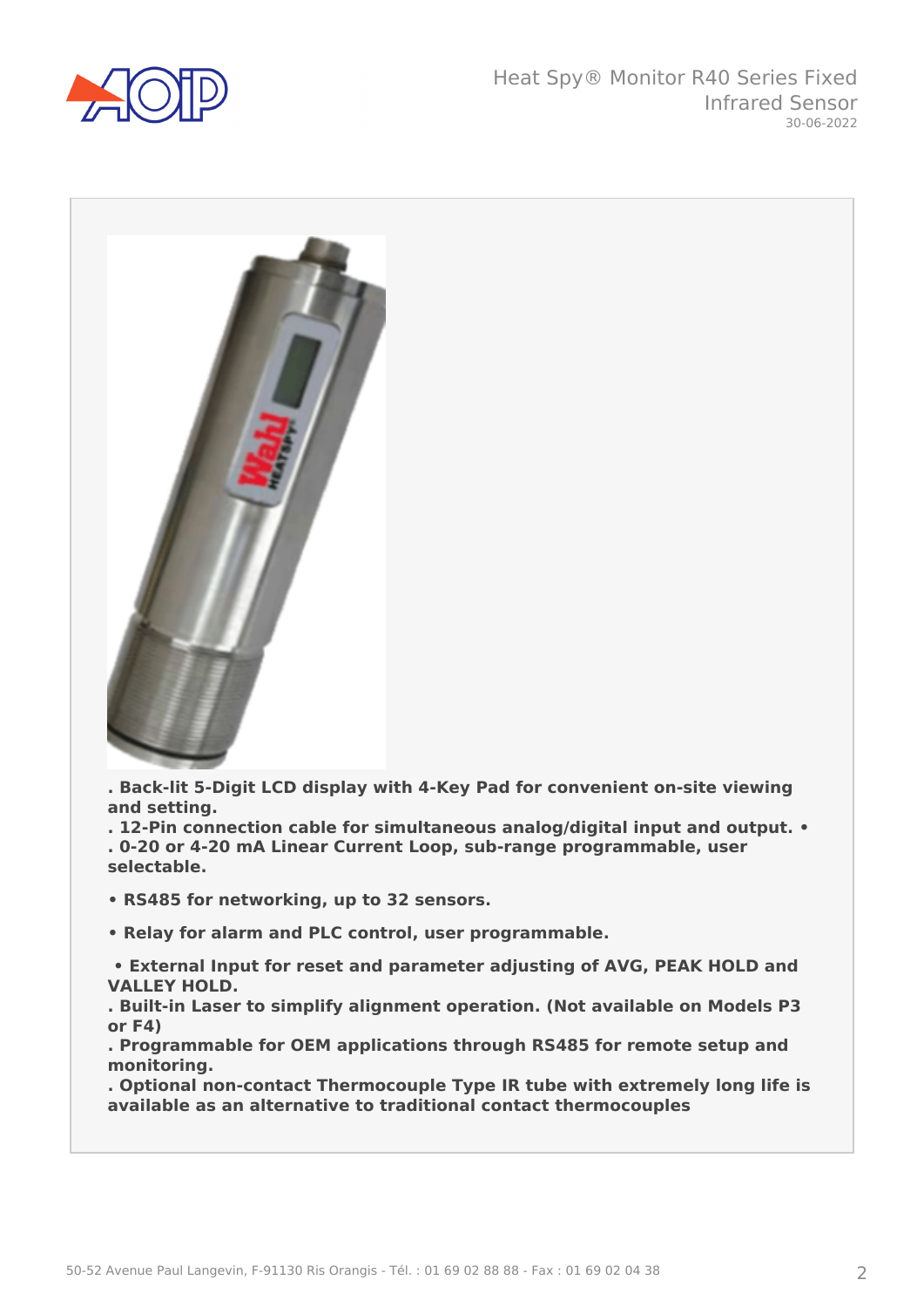

## **Description**

Overview

**A high-tech non-contact infrared sensor, designed to meet all application requirements by delivering high performance and advanced features. A rugged and waterproof IP65 (NEMA 4) onepiece system, with optics and electronics integrated in a single housing, the R40 is easy to install and offers the flexibility to handle almost any application.**

**The R40 includes signal processing features including Peak Hold, Valley Hold and Averaging, all of which are field adjustable via the keypad or controlled remotely when interfaced with user software.**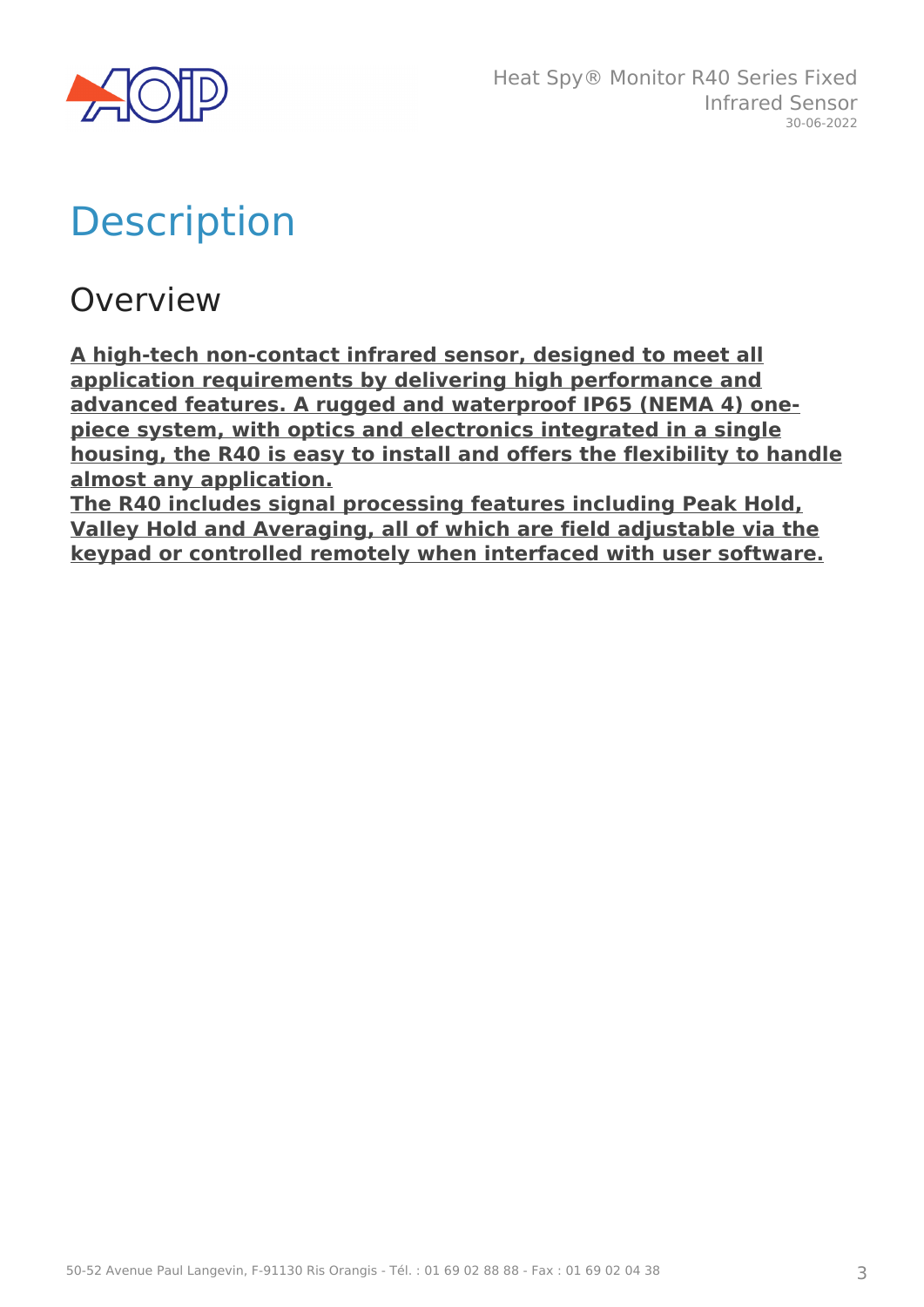

## **Specifications**

| <b>Sensor Specifications</b> |                                                              |
|------------------------------|--------------------------------------------------------------|
| Ambient temperature          | 0 ° to 65 ° C, (32 ° to 149 ° F)                             |
| with air cooling             | $0°$ à 120 ° C, (32 ° à 250 ° F)                             |
| with water cooling           | 0 ° to 175 ° C, (32 ° to 350 ° F)                            |
| Storage room                 | $-20$ ° to 70 ° C ( $-4$ ° to 158 ° F)                       |
| Relative humidity            | 10% to 95% non-condensing                                    |
| Protection class             | IP65 (NEMA-4) (with air purge)                               |
| Laser sighting               | 650 nm <1 mW, Class II                                       |
| Shock and vibrations         | MIL-STD-810D                                                 |
| Housing material             | ANSI 304 stainless steel                                     |
| <b>Dimensions</b>            | 45 mm in diameter. x 183 mm (1.77 x 7.20)<br>inches) approx. |
| Weight                       | $0.72$ kg $(1.58$ lb)                                        |

| Measurement specifications |                                                                |                                                                 |
|----------------------------|----------------------------------------------------------------|-----------------------------------------------------------------|
|                            | 1M/2M                                                          | P34 / MT / F4 / G5 / P7 / G7 / L                                |
| Precision 1                | $\pm$ 0.25% of reading                                         | $\pm$ 0.6% of reading or $\pm$ 1 ° C,<br>whichever is greater   |
| Repeatability 2            | $\pm$ 0.10% of reading or $\pm$ 1 ° C,<br>whichever is greater | $\pm$ 0.3% of reading or $\pm$ 0.3 °<br>C, whichever is greater |
| <b>LCD</b> resolution      | $1^{\circ}$ C / $1^{\circ}$ F                                  | $1^{\circ}$ C / $1^{\circ}$ F                                   |
| Response time 3            | 5 <sub>ms</sub>                                                | 150 mS                                                          |
| Emissivity                 | $0.10$ to $1.00$                                               | $0.10$ to $1.00$                                                |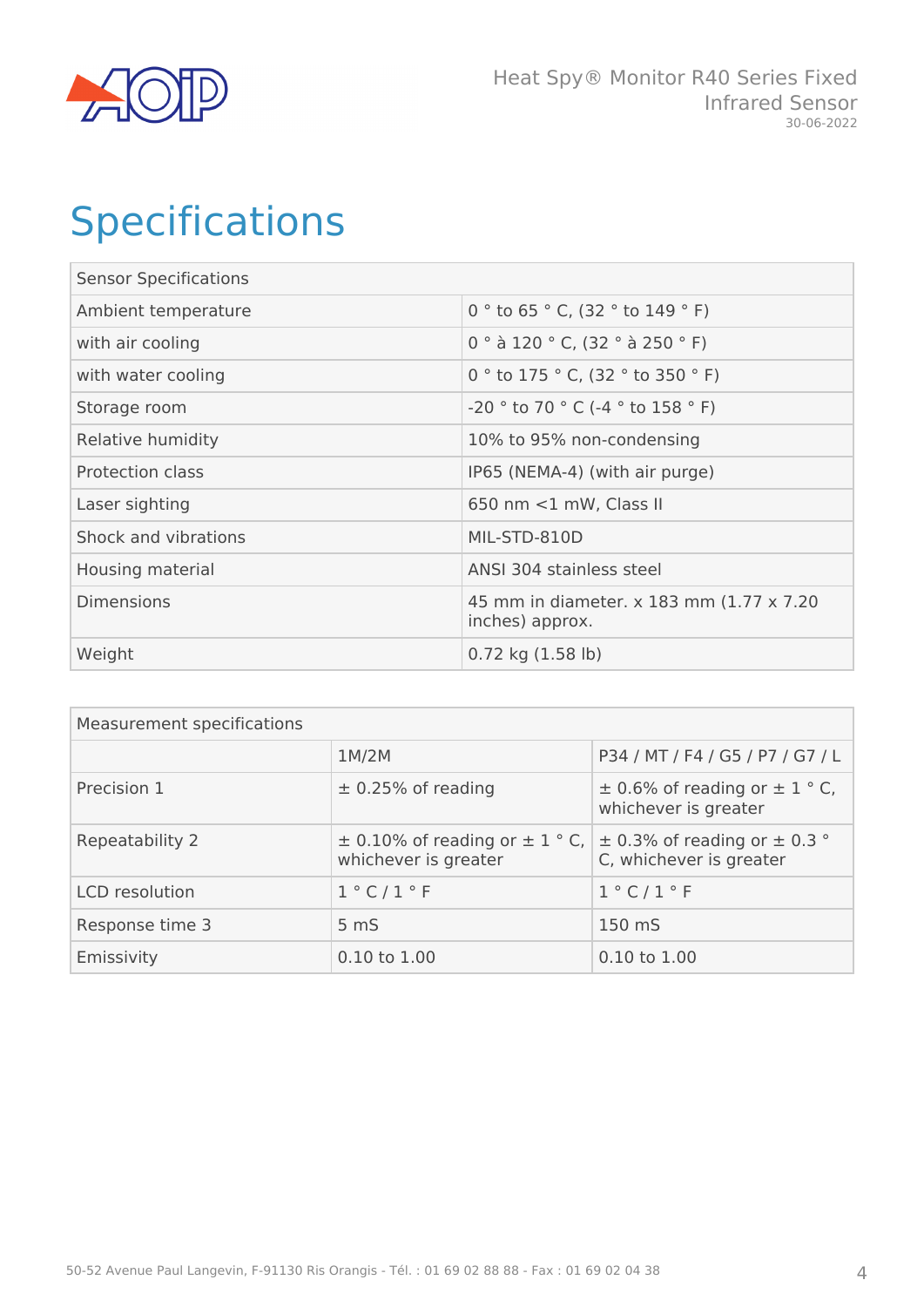

## Models and accessories

| PHOTODIODE MODELS - Step 1 - Select: Series |                                                                        |
|---------------------------------------------|------------------------------------------------------------------------|
| R40                                         | Fixed infrared, includes: certificate of<br>conformity and user manual |

| Step 2 - Select: Spectral range and temperature range |                |                                                              |                                                         |
|-------------------------------------------------------|----------------|--------------------------------------------------------------|---------------------------------------------------------|
| Coded                                                 | Spectral range | Temperature range                                            | Application                                             |
| 1ML                                                   | $1.0 \mu m$    | 400 $^{\circ}$ to 1800 $^{\circ}$ C,<br>(752 ° to 3272 ° F)  | Molten metal /<br>ceramic Hot graphite<br>Ferrous metal |
| 1MM                                                   | $1.0 \mu m$    | 600 $^{\circ}$ to 1800 $^{\circ}$ C,<br>(1112 ° to 3272 ° F) | Molten metal /<br>ceramic Hot graphite<br>Ferrous metal |
| 1MH                                                   | $1.0 \mu m$    | 600 ° to 3000 ° C,<br>(1112 ° to 5432 ° F)                   | Molten metal /<br>ceramic Hot graphite<br>Ferrous metal |
| 2ML                                                   | $1,6 \mu m$    | 300 ° to 1400 ° C,<br>(572 ° to 2552 ° F)                    | Hot metal Hot ceramic<br>Non-ferrous metal              |
| 2MM                                                   | $1.6 \mu m$    | 400 $^{\circ}$ to 1600 $^{\circ}$ C,<br>(752 ° to 2912 ° F)  | Hot metal Hot ceramic<br>Non-ferrous metal              |
| 2MH                                                   | $1,6 \mu m$    | 400 $^{\circ}$ to 2300 $^{\circ}$ C,<br>(752 ° to 4172 ° F)  | Hot metal Hot ceramic<br>Non-ferrous metal              |

| Step 3 - Select the optics |           |       |
|----------------------------|-----------|-------|
| Coded                      | Optical   |       |
| D100                       | 100:1     |       |
| F100                       | 2mm@100mm | 50:1  |
| F300                       | 3mm@300mm | 100:1 |
| F500                       | 6mm@500mm | 83:1  |

#### Model

| Step 4 - Select the length of the connection cable |                                      |
|----------------------------------------------------|--------------------------------------|
| Cable length<br>Coded                              |                                      |
| CB1                                                | Cable, 1 meter, (3.28 feet) Standard |
|                                                    |                                      |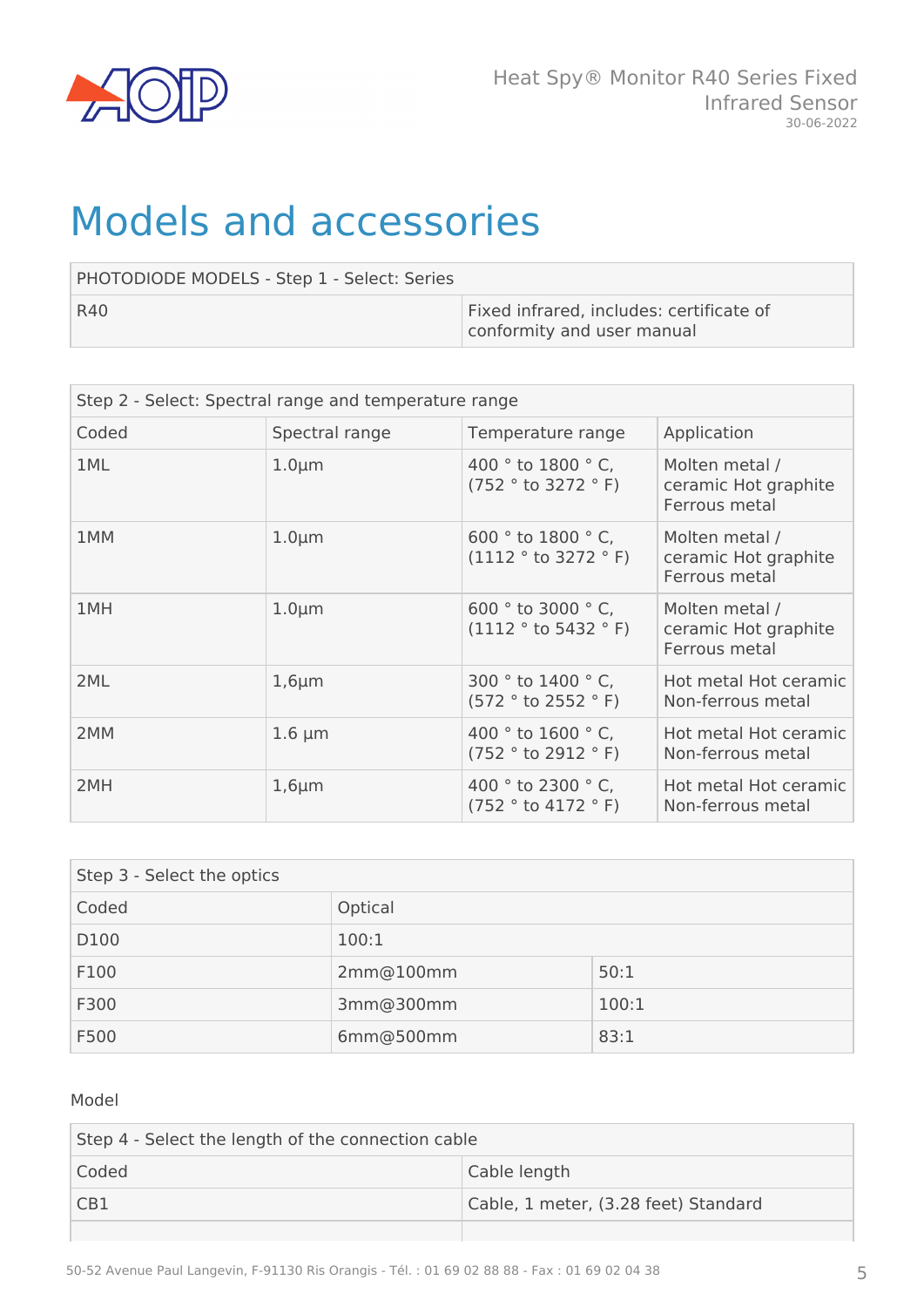

| CB <sub>3</sub>  | Cable, 3 meters, (9.84 feet)                                 |
|------------------|--------------------------------------------------------------|
| CB <sub>5</sub>  | Cable, 5 meters, (16.40 feet)                                |
| CB <sub>8</sub>  | Cable, 8 meters, (26.24 feet)                                |
| CB <sub>15</sub> | Cable, 15 meters, (49.21 feet)                               |
| <b>CBX</b>       | Cable, customer specified length (100 m (300)<br>$ft)$ max.) |

| <b>Series</b>                                                    | Spectral range /<br>temperature code | Optical code | Connection cable<br>length code |
|------------------------------------------------------------------|--------------------------------------|--------------|---------------------------------|
| R40                                                              |                                      |              |                                 |
| Insert the codes in the boxes above to construct the part number |                                      |              |                                 |

| THERMOPILE MODELS - Step 1 - Select Series |                                                 |                                                                        |                   |
|--------------------------------------------|-------------------------------------------------|------------------------------------------------------------------------|-------------------|
| R40                                        |                                                 | Fixed infrared, includes: certificate of<br>conformity and user manual |                   |
|                                            | Step 2 - Select: Spectral and Temperature Range |                                                                        |                   |
| Coded                                      | Spectral range                                  | Temperature<br>difference                                              | Application       |
| P3M                                        | $3,43 \mu m$                                    | 100 ° to 300 ° C, (212<br>$\degree$ to 572 $\degree$ F)                | Plastics          |
| P3H                                        | $3,43 \mu m$                                    | 100 ° to 500 ° C, (212<br>$\degree$ to 932 $\degree$ F)                | Plastics          |
| <b>MTM</b>                                 | $3,9 \mu m$                                     | 600 ° to 1300 ° C,<br>(1112 ° to 2372 ° F)                             | Through the flame |
| <b>MTH</b>                                 | $3,9 \mu m$                                     | 600 $^{\circ}$ to 1500 $^{\circ}$ C,<br>(1112 ° to 2732 ° F)           | Through the flame |
| F4M                                        | 4.11 to 4.72µm                                  | 400 ° to 1500 °C, (752)<br>$\degree$ to 2732 $\degree$ F)              | Flue gas          |
| F4H                                        | 4.11 to 4.72µm                                  | 400 ° to 1600 ° C,<br>(752 ° to 2912 ° F)                              | Flue gas          |
| G5M                                        | $5,1 \mu m$                                     | 400 ° to 1600°C, (752)<br>$\degree$ to 2912 $\degree$ F)               | Glass             |
| G5H                                        | $5,1 \mu m$                                     | 400 ° to 2250 ° C,<br>(752 ° to 4082 ° F)                              | Glass             |
| <b>P7</b>                                  | $7,9 \mu m$                                     | 40 ° to 600 ° C, (104 °<br>to $1112 ° F$ )                             | Plastics          |
| G7                                         | $7,9 \mu m$                                     | 40 ° to 1000 ° C, (104                                                 | Glass             |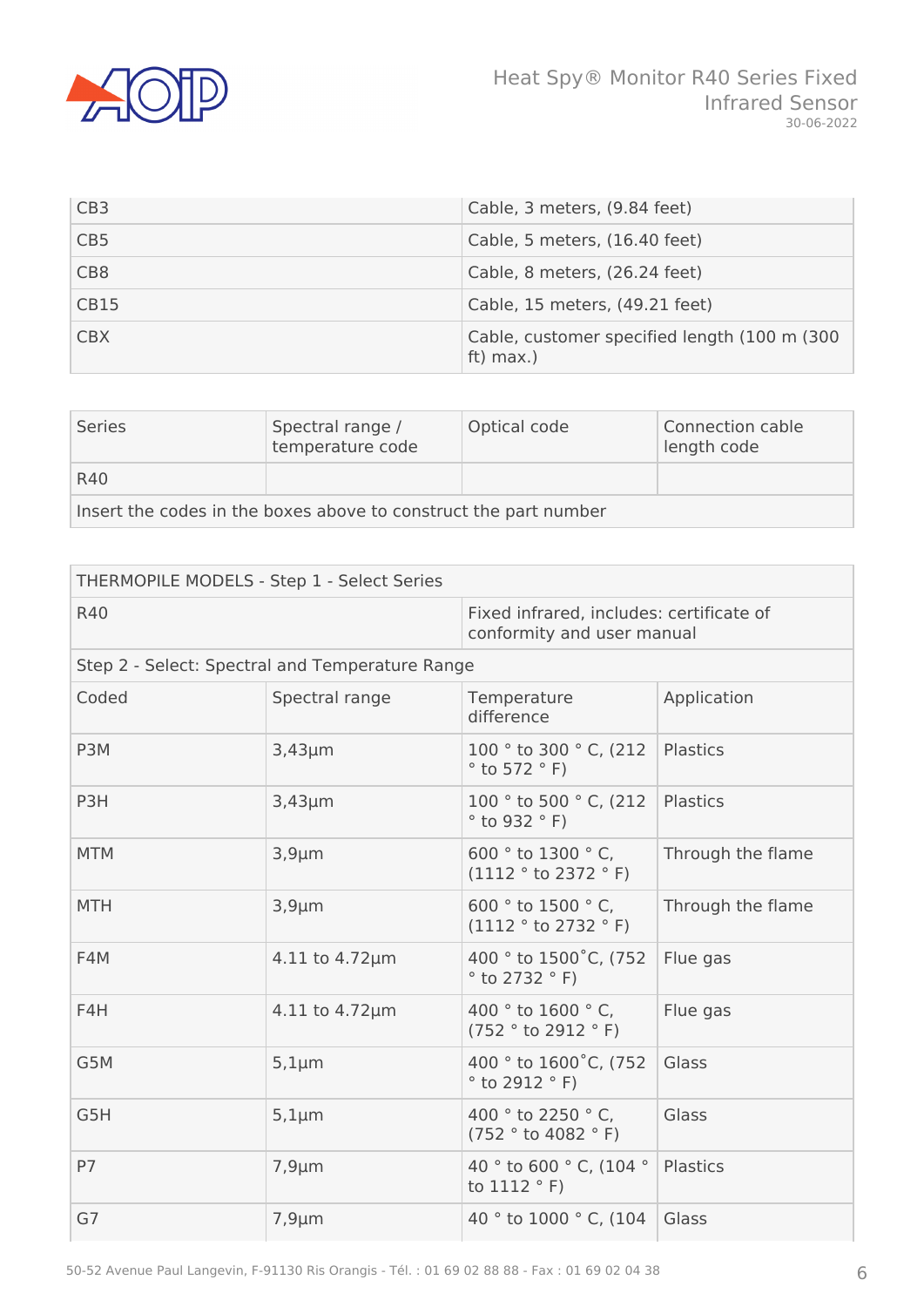

|            |                   | $\degree$ to 1832 $\degree$ F)                                        |                    |
|------------|-------------------|-----------------------------------------------------------------------|--------------------|
| l TI       | $8$ to $14 \mu m$ | 0 $^{\circ}$ to 600 $^{\circ}$ C, (32 $^{\circ}$ to<br>$1112 \circ F$ | Low temperature    |
| <b>LTM</b> | $8$ to $14 \mu m$ | 0 ° to 800 $°C$ , (32 $\degree$ to<br>1472 ° F)                       | Medium temperature |

| Step 3 - Select the optics |             |         |
|----------------------------|-------------|---------|
| Coded                      |             | Optical |
| D30                        |             | 30:1    |
| F150                       | 3.5mm@150mm | 42:1    |
| F300                       | 8mm@300mm   | 37.5:1  |
| F600                       | 20mm@600mm  | 30:1    |

| Step 4 - Select the length of the connection cable |                                                                |
|----------------------------------------------------|----------------------------------------------------------------|
| Coded                                              | Cable length                                                   |
| CB1                                                | Cable, 1 meter, (3.28 feet) (Standard)                         |
| CB <sub>3</sub>                                    | Cable, 3 meters, (9.84 feet)                                   |
| CB <sub>5</sub>                                    | Cable, 5 meters, (16.40 feet)                                  |
| CB <sub>8</sub>                                    | Cable, 5 meters, (16.40 feet) Cable, 8 meters,<br>(26.24 feet) |
| <b>CB15</b>                                        | Cable, 15 meters, (49.21 feet)                                 |
| <b>CBX</b>                                         | Cable, customer specified length (100 m (300)<br>$ft)$ max.)   |

| <b>Series</b>                                                    | Spectral range /<br>temperature code | Optical code | Connection cable<br>length code |
|------------------------------------------------------------------|--------------------------------------|--------------|---------------------------------|
| R40                                                              |                                      |              |                                 |
| Insert the codes in the boxes above to construct the part number |                                      |              |                                 |

### Accessories

#### **R40 Surface mount brackets 16451 - R40 surface mount bracket, fixed, diameter: 45mm (1.77 ")**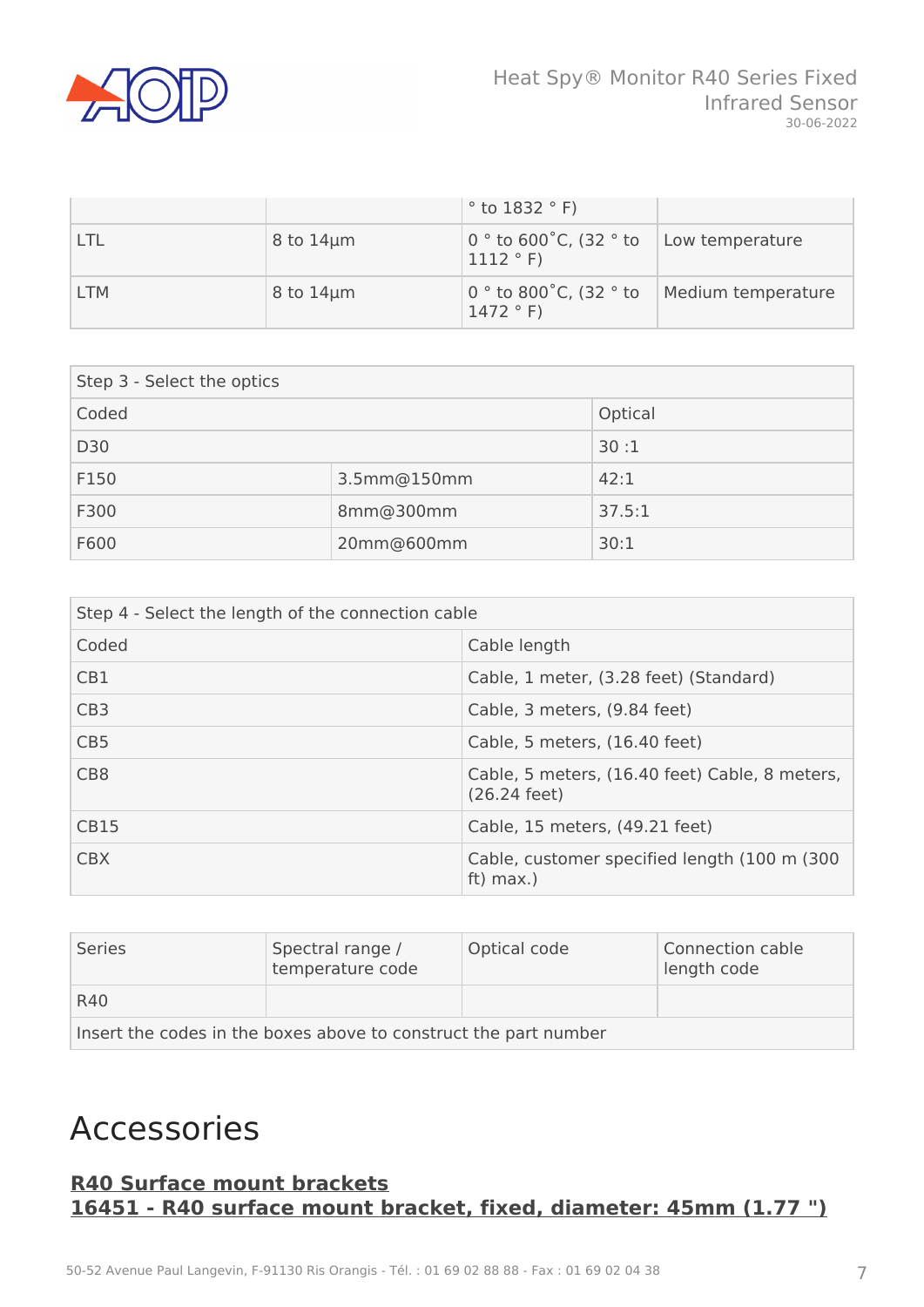

#### **16453 - R40 surface mount bracket, adjustable, diameter: 45mm (1.77 ") Shown**

### SIGHT TUBES / IR Tube

**R40 / 60 series for use with R40 Code D100 optics (D to S: 100: 1). M30 x 1, length: 11.81 in (300 mm) 16491-1 - SS304, 1500 ° F (800 ° C) 16491-2 - Inconel, 2000 ° F (1100 ° C) 16491-3 - Silicon Carbide, 3000 ° F (1600 ° C) 16491-4 - High purity alumina, (99.8%), 3500 ° F (1900 ° C) 16491-5 - Glassy carbon, 5430 ° F (3000 ° C)**

R40 / 60 series IR thermocouple tube for use with R40 Code F300 optics (D to S: 100: 1). M30 x 1, length: 11.81 in (300 mm) **16492-1 - SS304, 1500 ° F (800 ° C) 16492-2 - Inconel, 2000 ° F (1100 ° C) 16492-3 - Silicon Carbide, 3000 ° F (1600 ° C) 16492-4 - High purity alumina, (99.8%), 3500 ° F (1900 ° C) 16492-5 - Glassy carbon, 5430 ° F (3000 ° C) R40 air purge 16472 - Air purge R40, M44x1.5 to M30x1**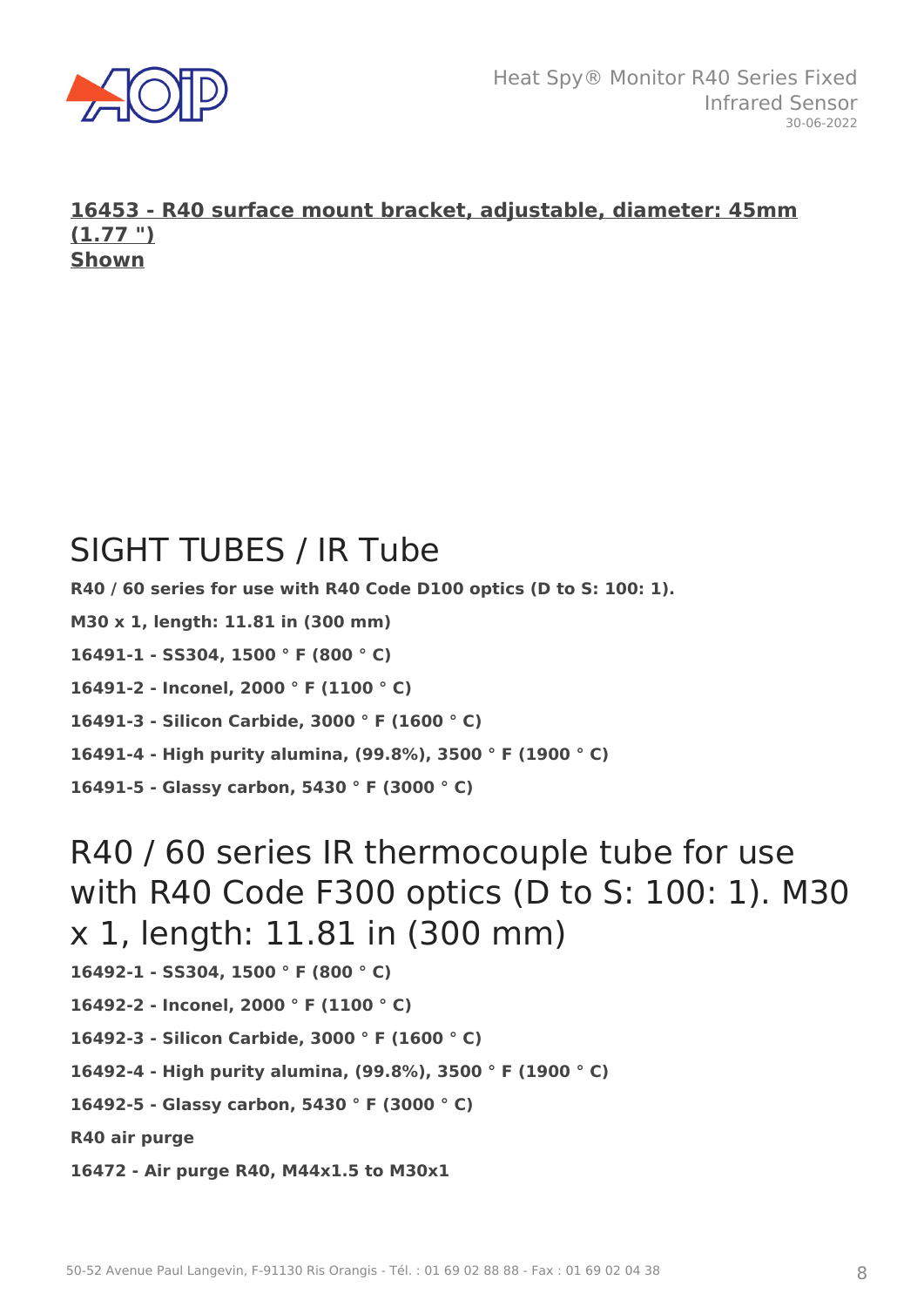

## PROTECTION WINDOWS R40 Protective windows (includes locking ring)

**16465-1 - BK7 protection window for R40 to be used with models 1M and 2M.**

**16465-2 - Sapphire protection window for R40 for use with models 1M, 2M, MT, F4 and G5.**

**16465-3 - ZnSe protection window for R40 for use with P3, MT, F4, G5, P7 and LT models.**

## AIR / WATER COOLING JACKET

## R40 air / water cooling jacket

**16460 - R40 air / water cooling jacket**

## supply

**16116 - Compact AC / DC power supply unit, 24V, 31W**

**16117 - AC / DC power supply unit, 24V, 25 to 150 W**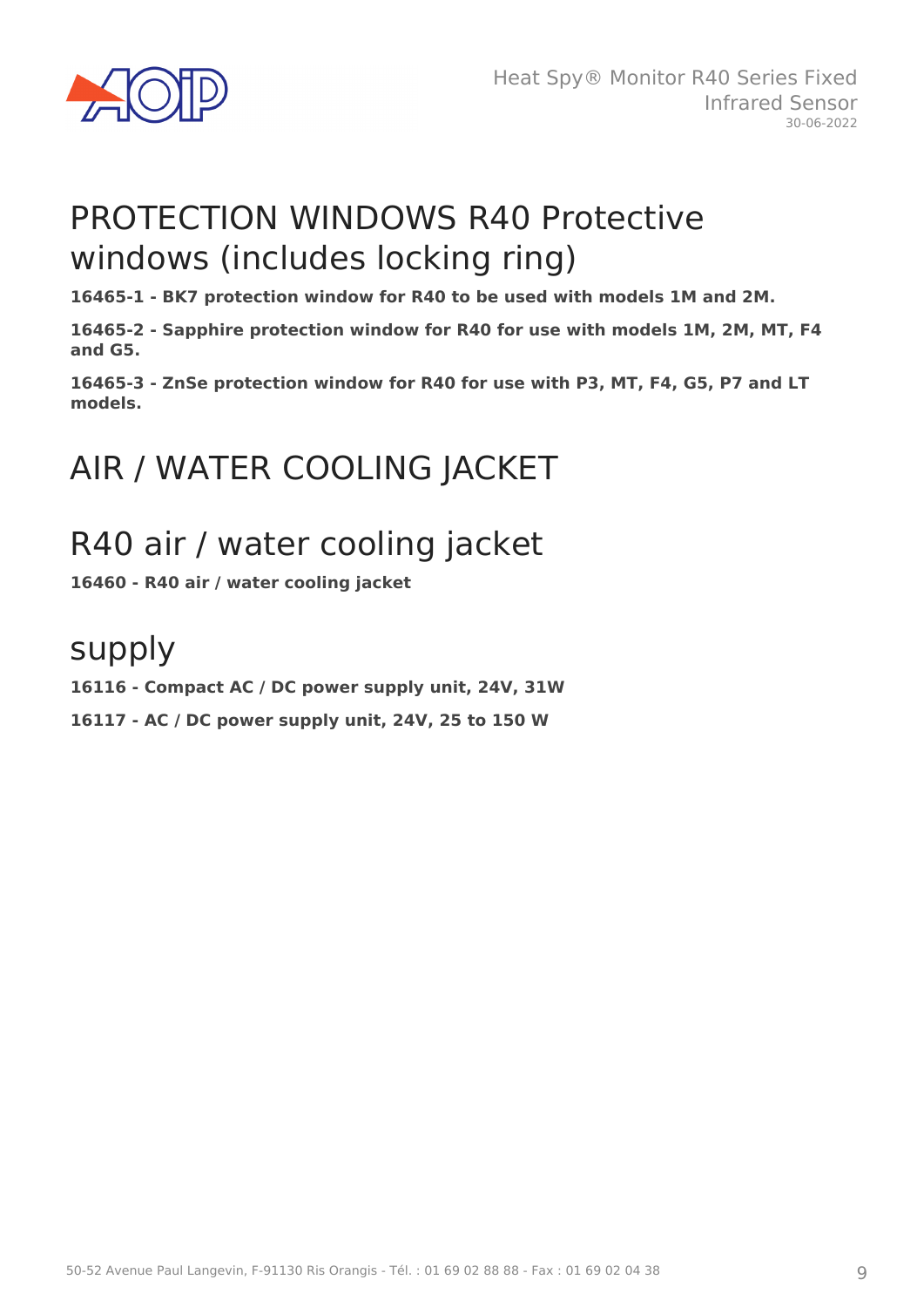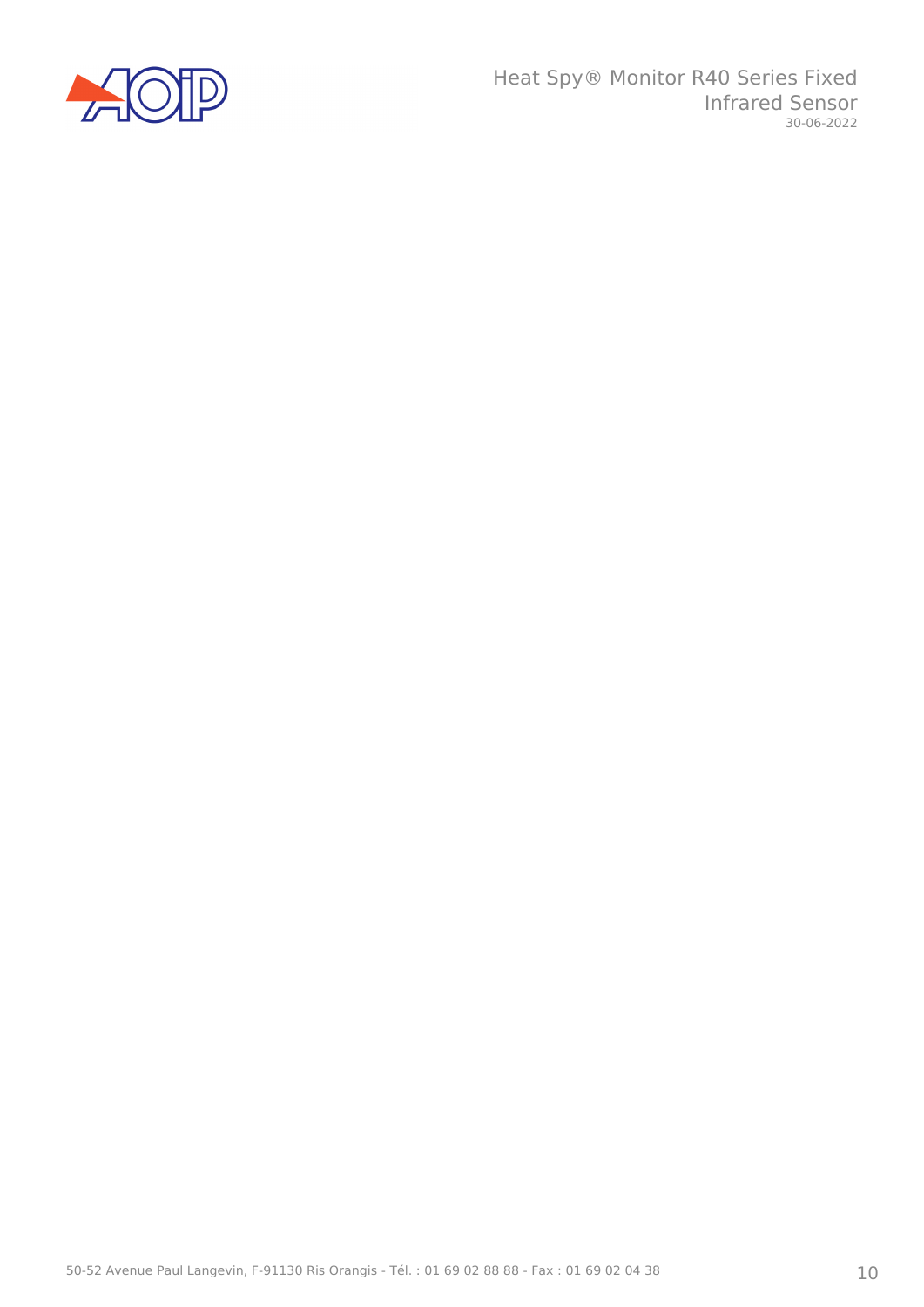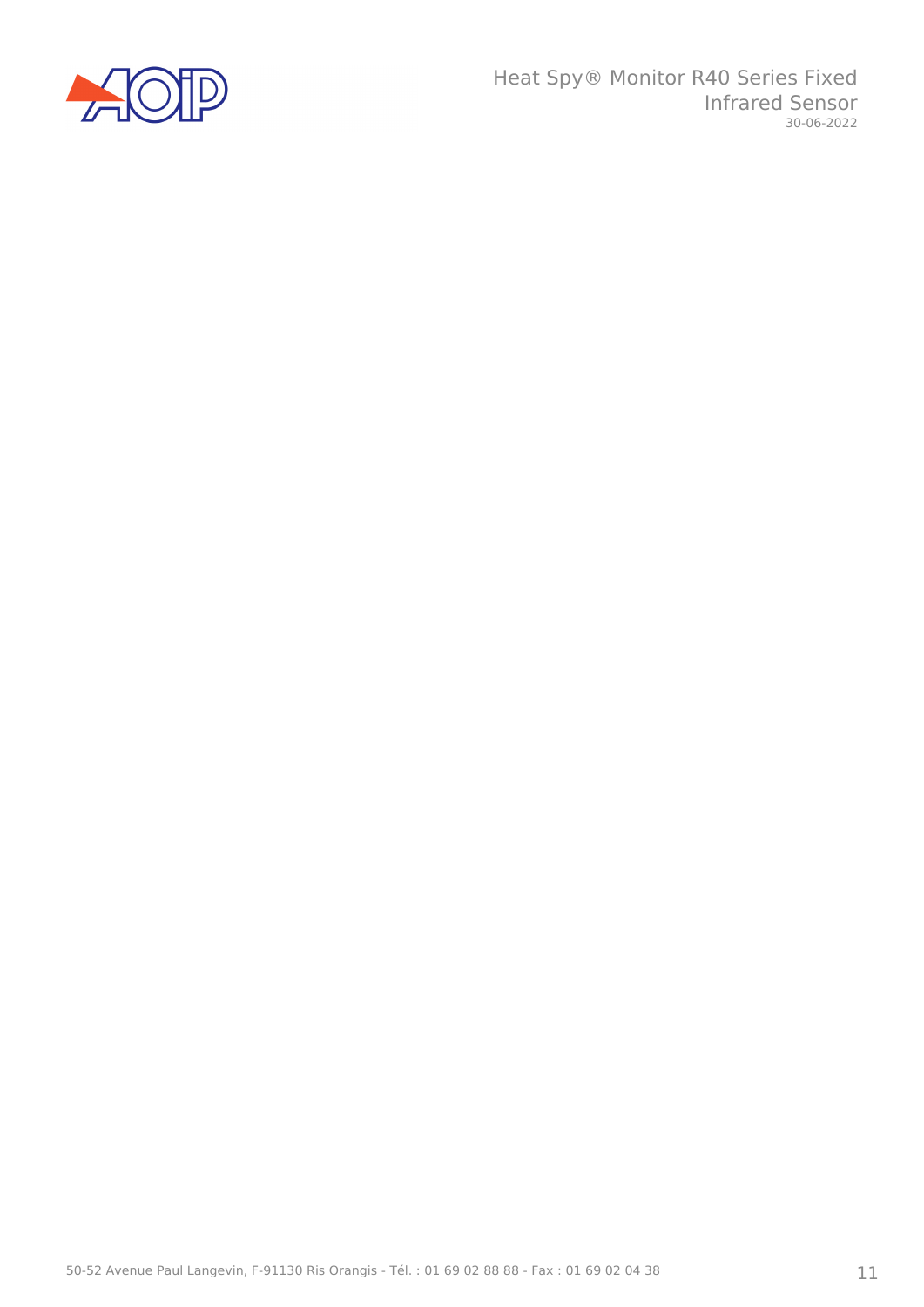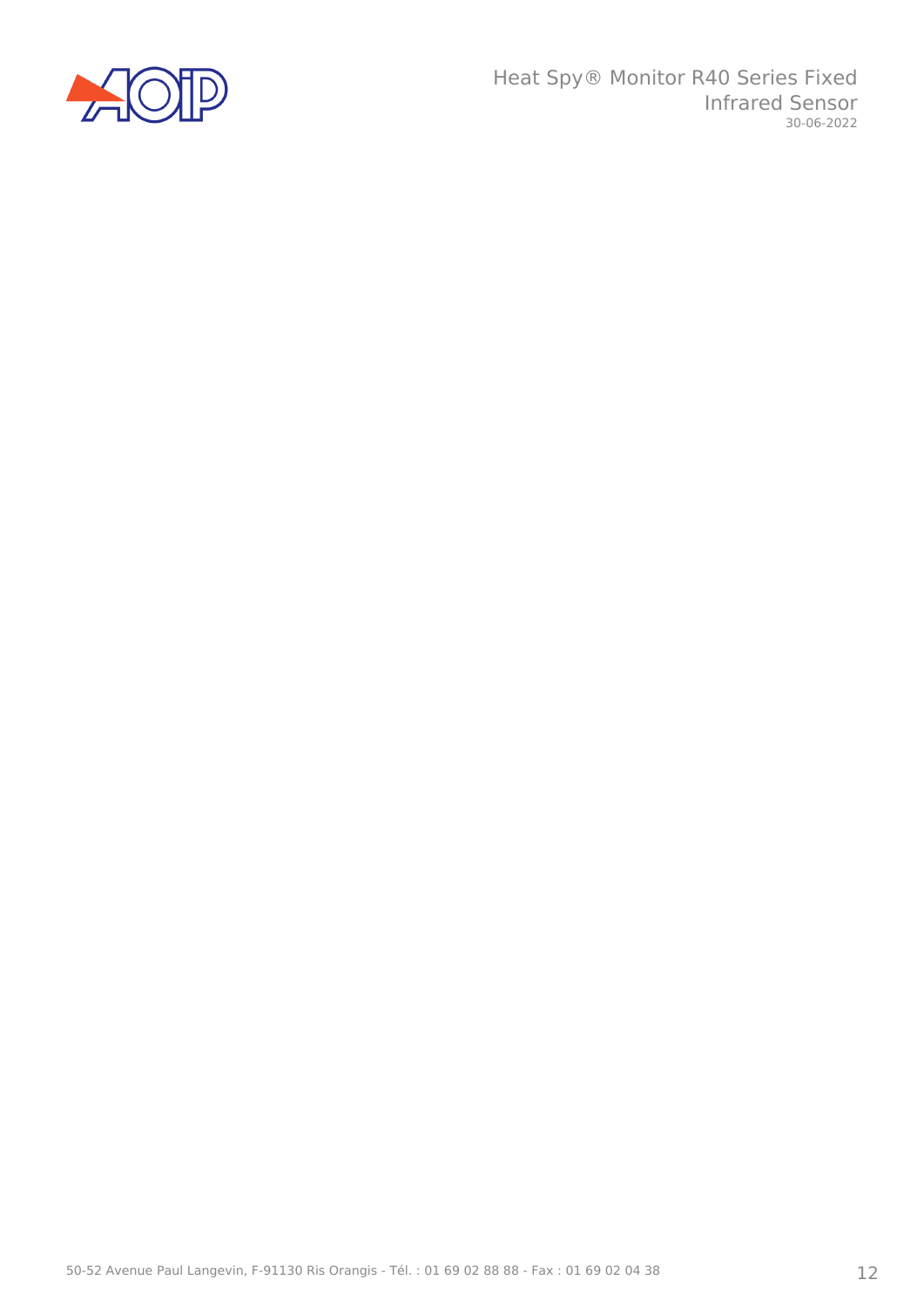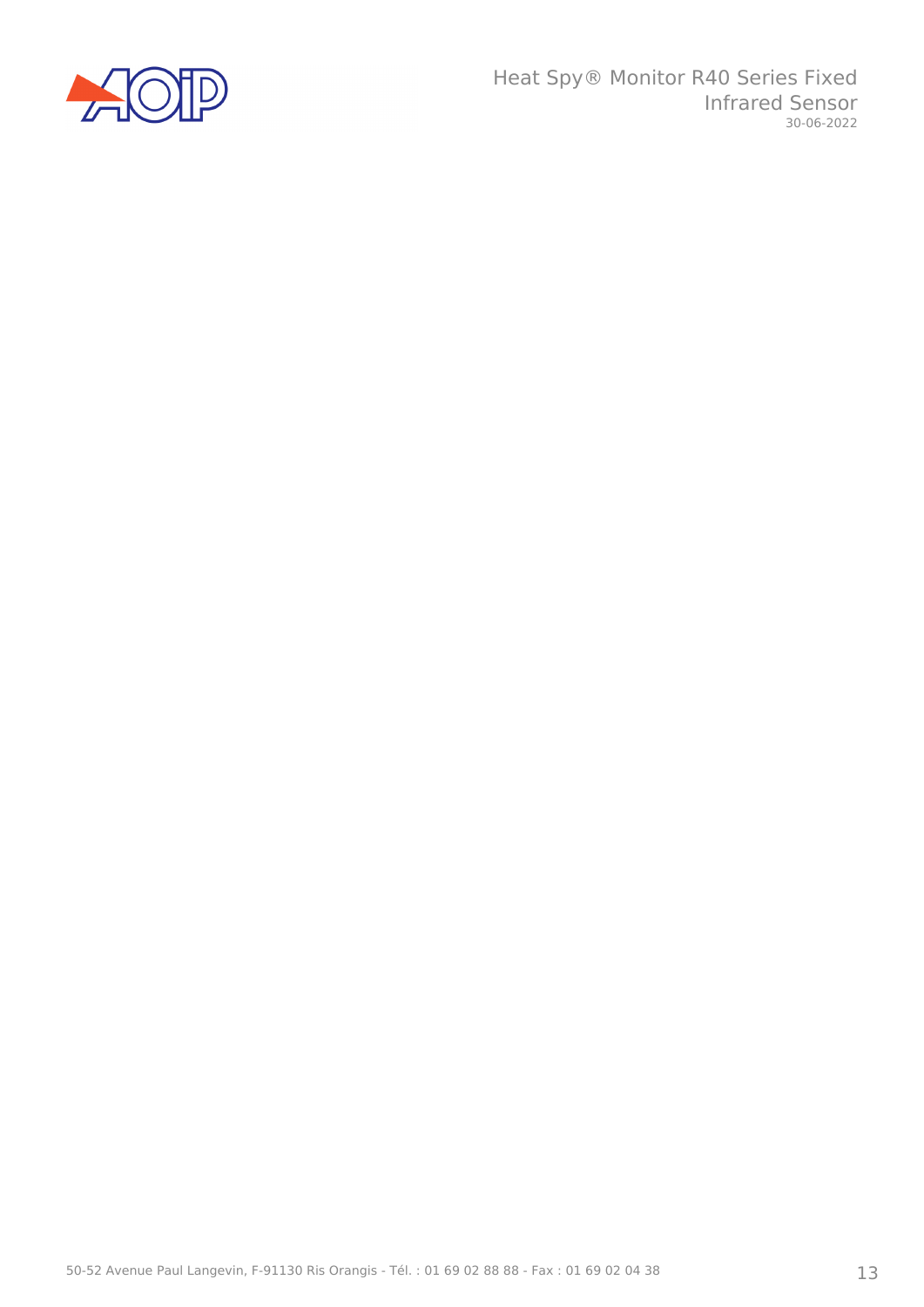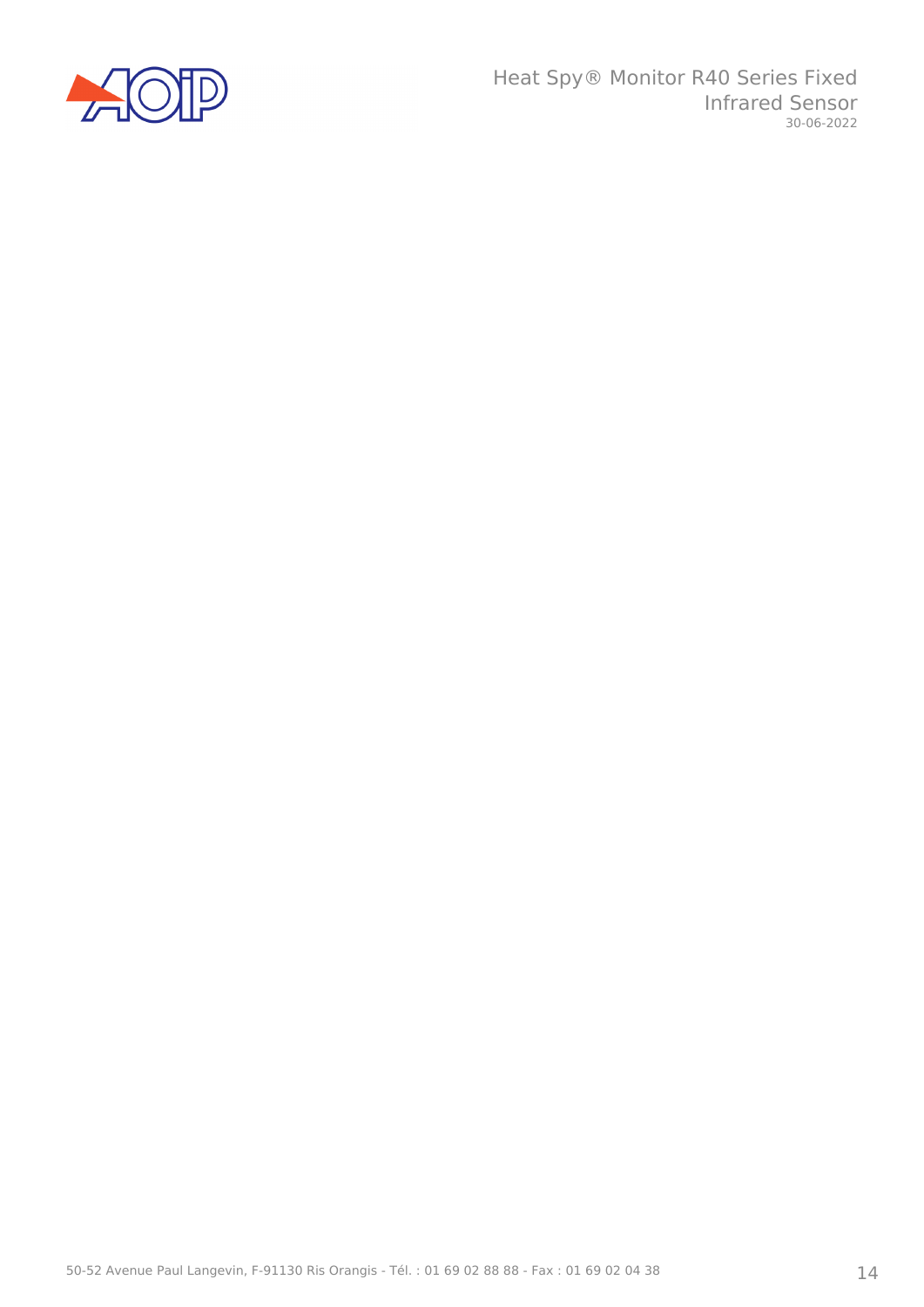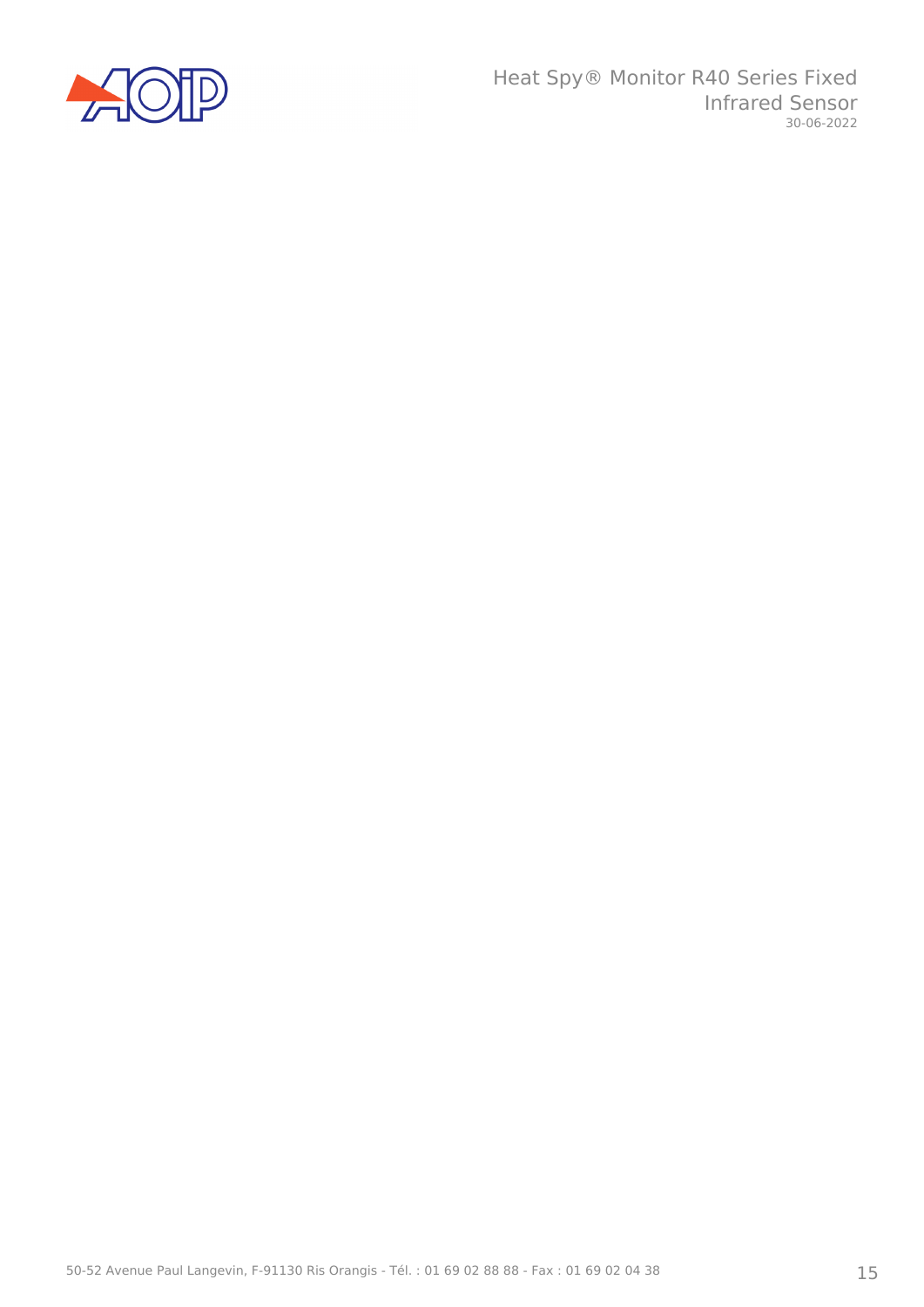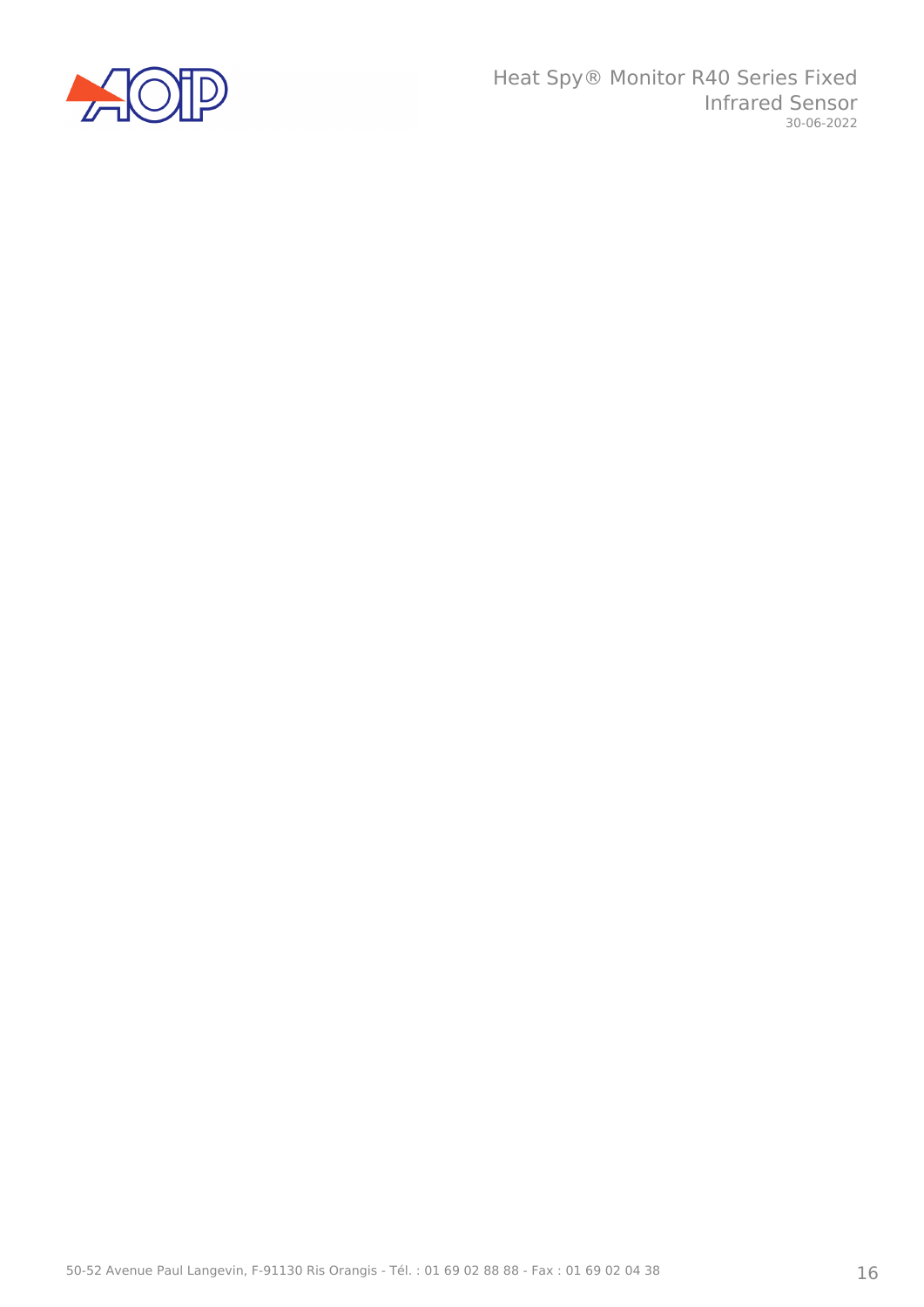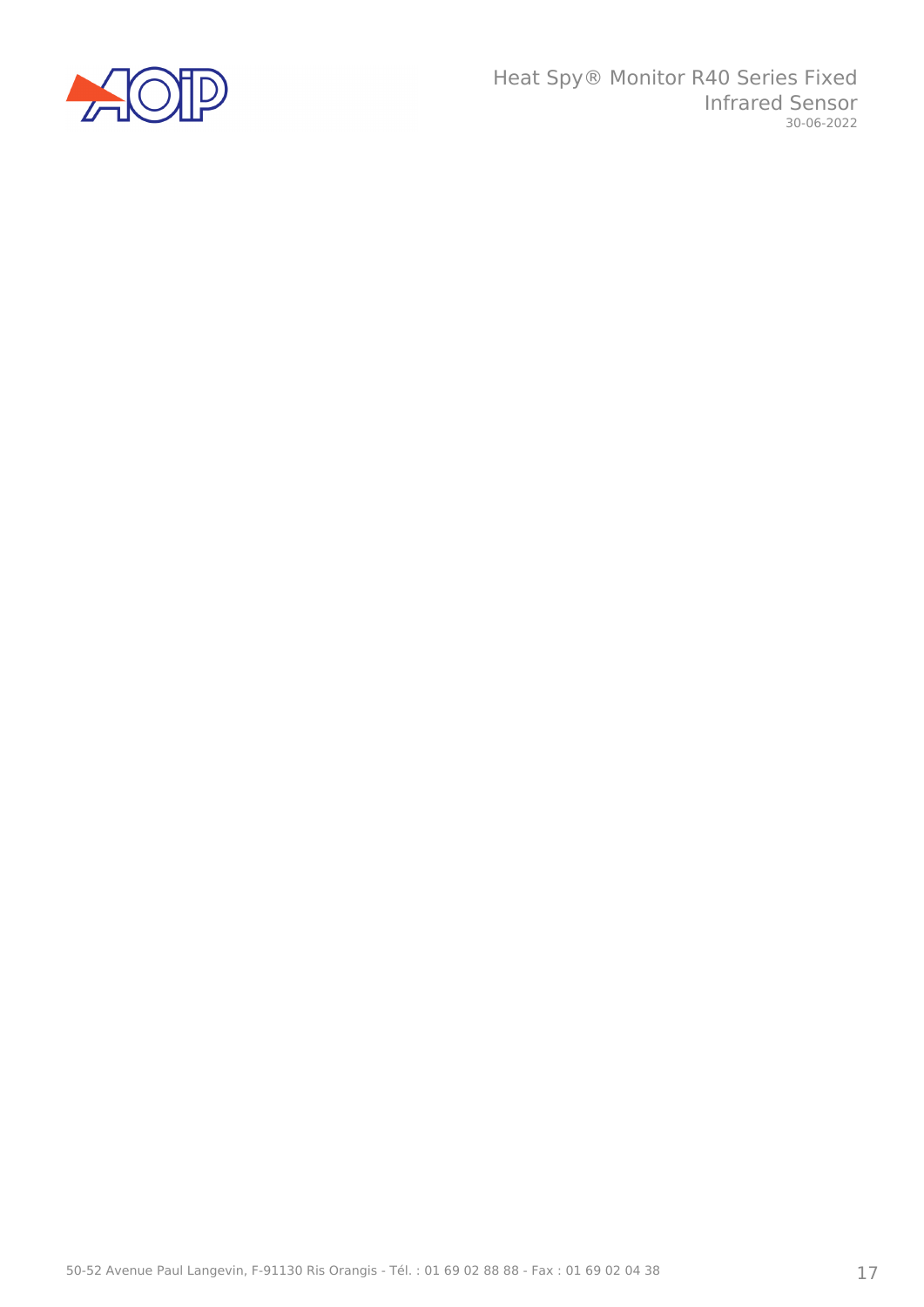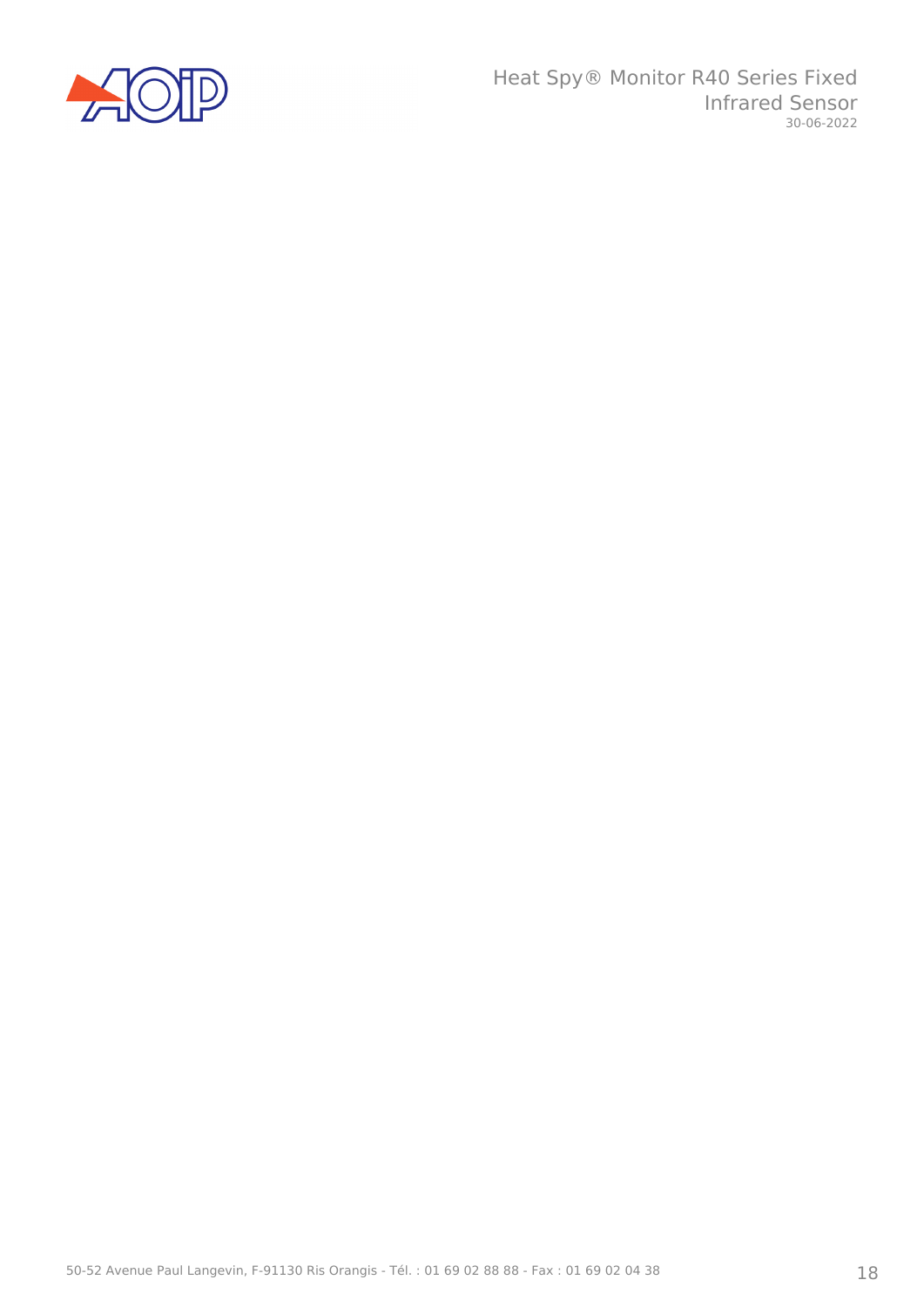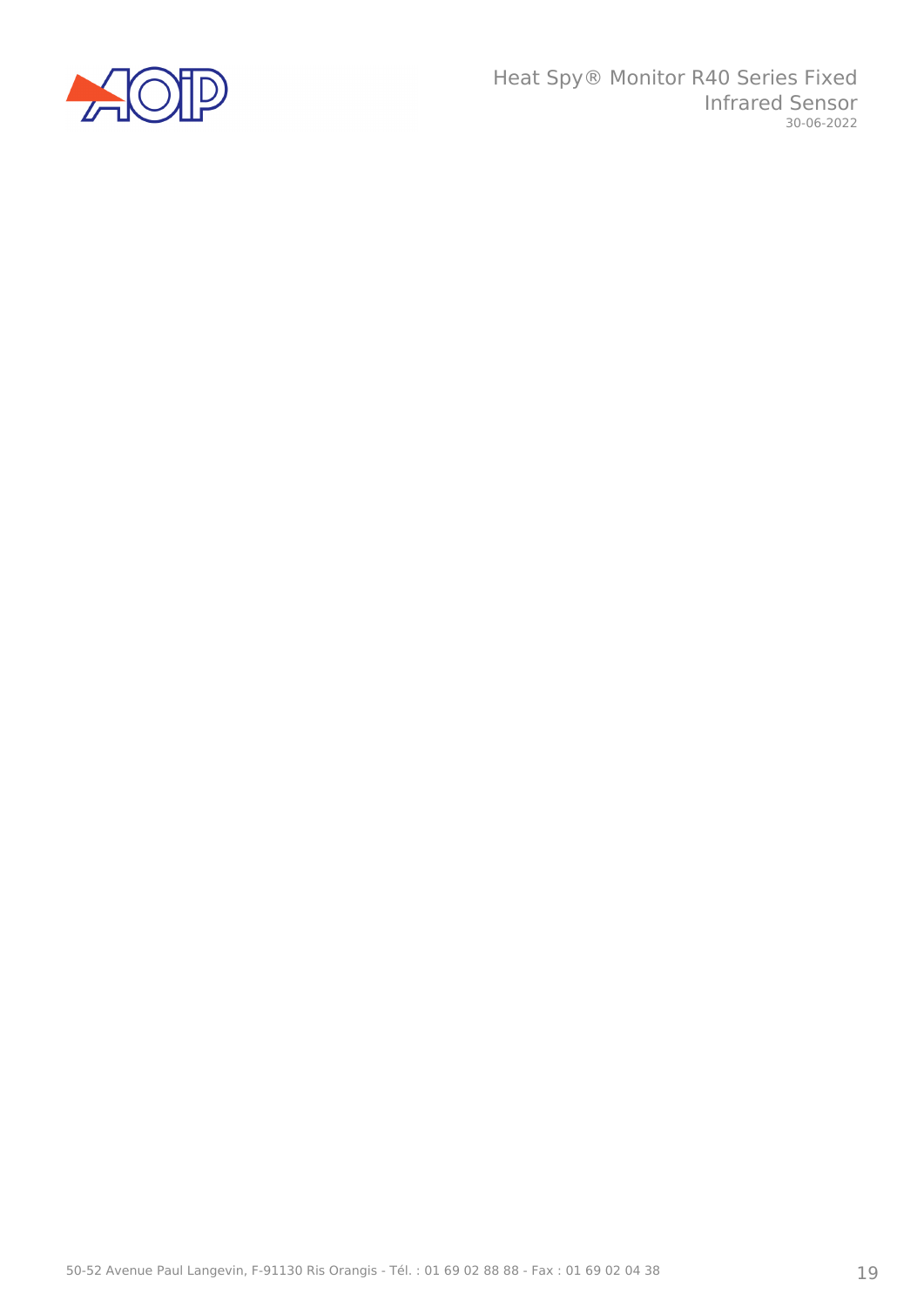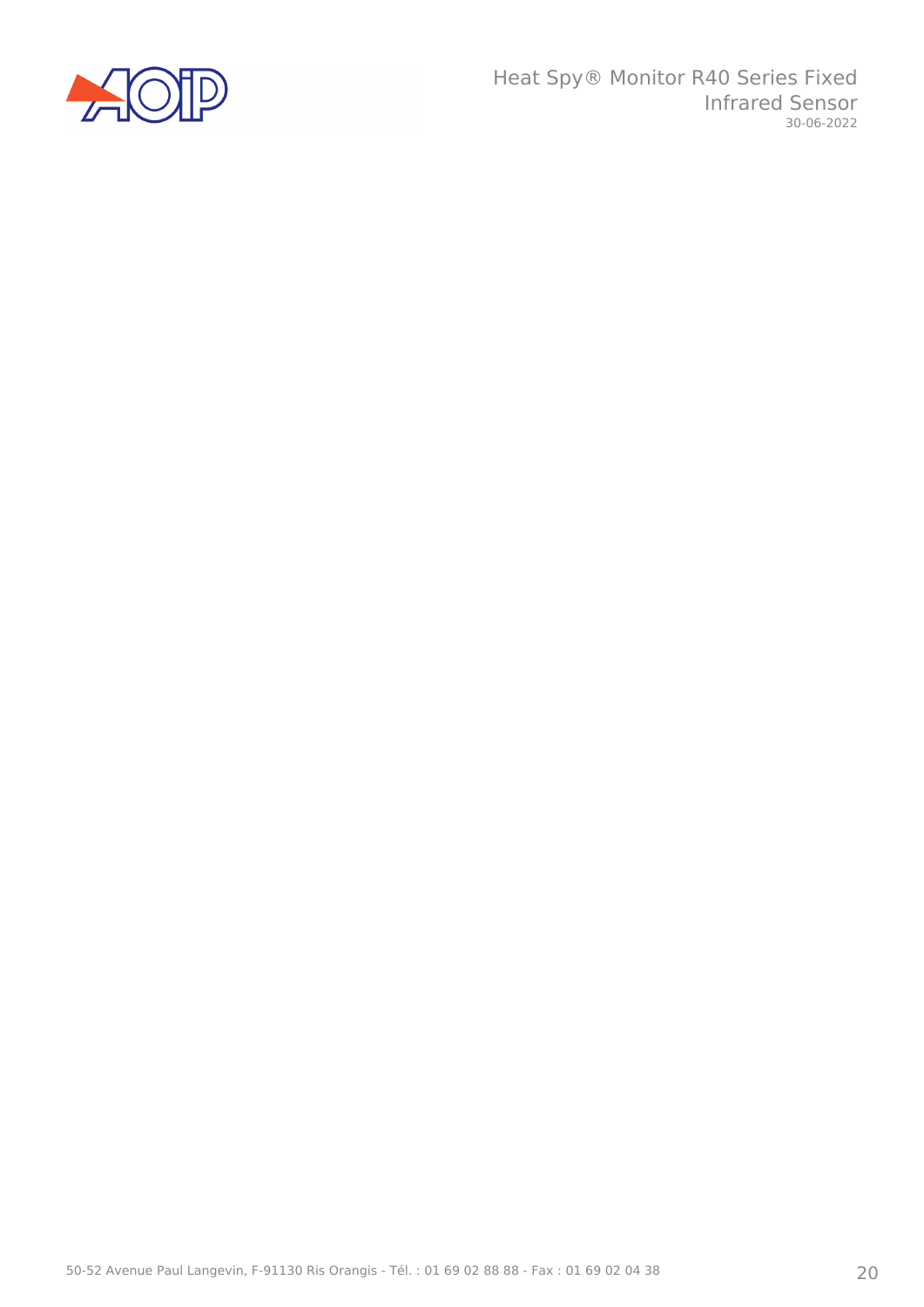